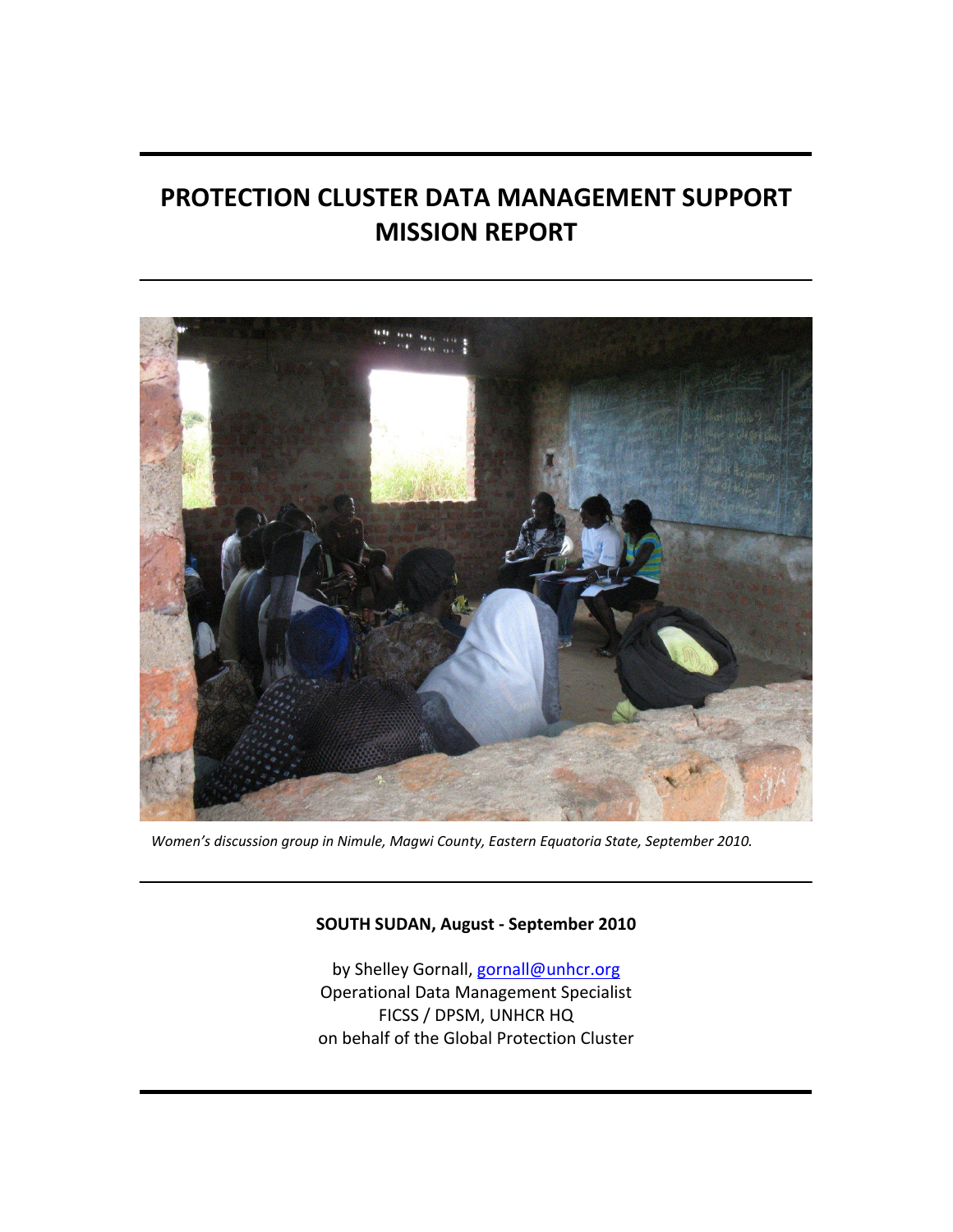## **T A B L E O F C O N T E N T S**

- Part 1: Rapid Needs Assessment
- Part 2: **IDP Population Statistics**
- Annex 1: Summary of Mission Recommendations
- Annex 2: List of Indicators Possible to Obtain from the PCRNA
- Annex 3: Main Activities of the Mission
- Annex 4: Mission Terms of Reference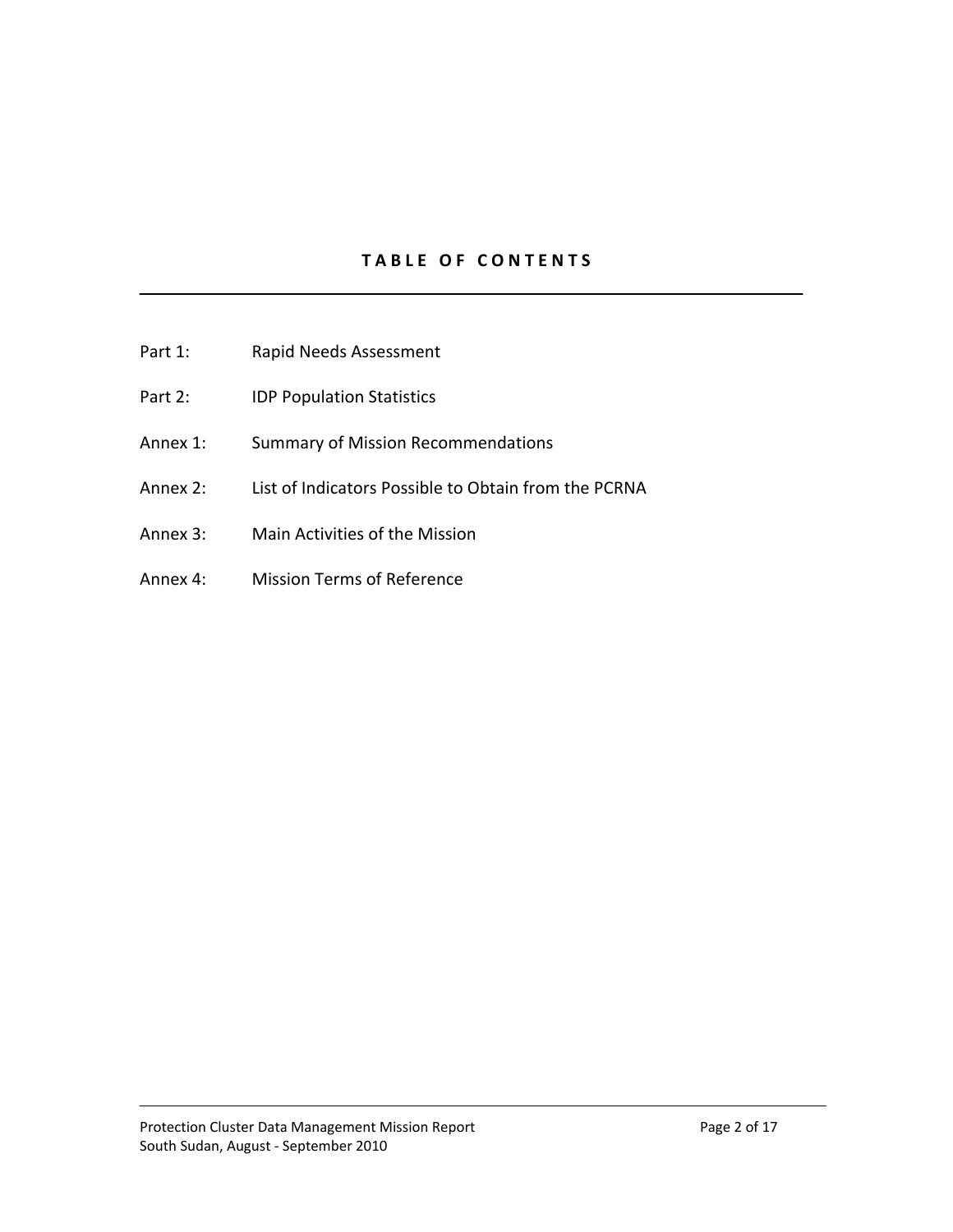## PROTECTION CLUSTER RAPID NEEDS ASSESSMENT

#### **Background**

The South Sudan Protection Cluster requested the support of the mission in designing a Rapid Needs Assessment (RNA) in order to:

- 1. Inform an intervention strategy for the remainder of 2010 and 2011;
- 2. Establish some needs assessment baseline data prior to the January referendum;
- 3. Build needs assessment and data management capacity in the Protection Cluster prior to January as part of preparedness;
- 4. Conduct a joint project within the Protection Cluster to engender a spirit of collaboration and teamwork.

The mission also examined IDP population statistics and estimations within South Sudan, as population figures are a necessary part of needs assessment in order to understand scale and magnitude. IDP population data systems are covered in the second part of this mission report.



*Protection Rapid Needs Assessment Design Workshop, Juba, August 2010.*

## **Rapid Needs Assessment (RNA) Design**

In order to be rapid, a decision was made early in the design process that the assessment team could not exceed 12 people and that the assessment for each site could not be longer than 1 day.

The assessment had 3 primary components: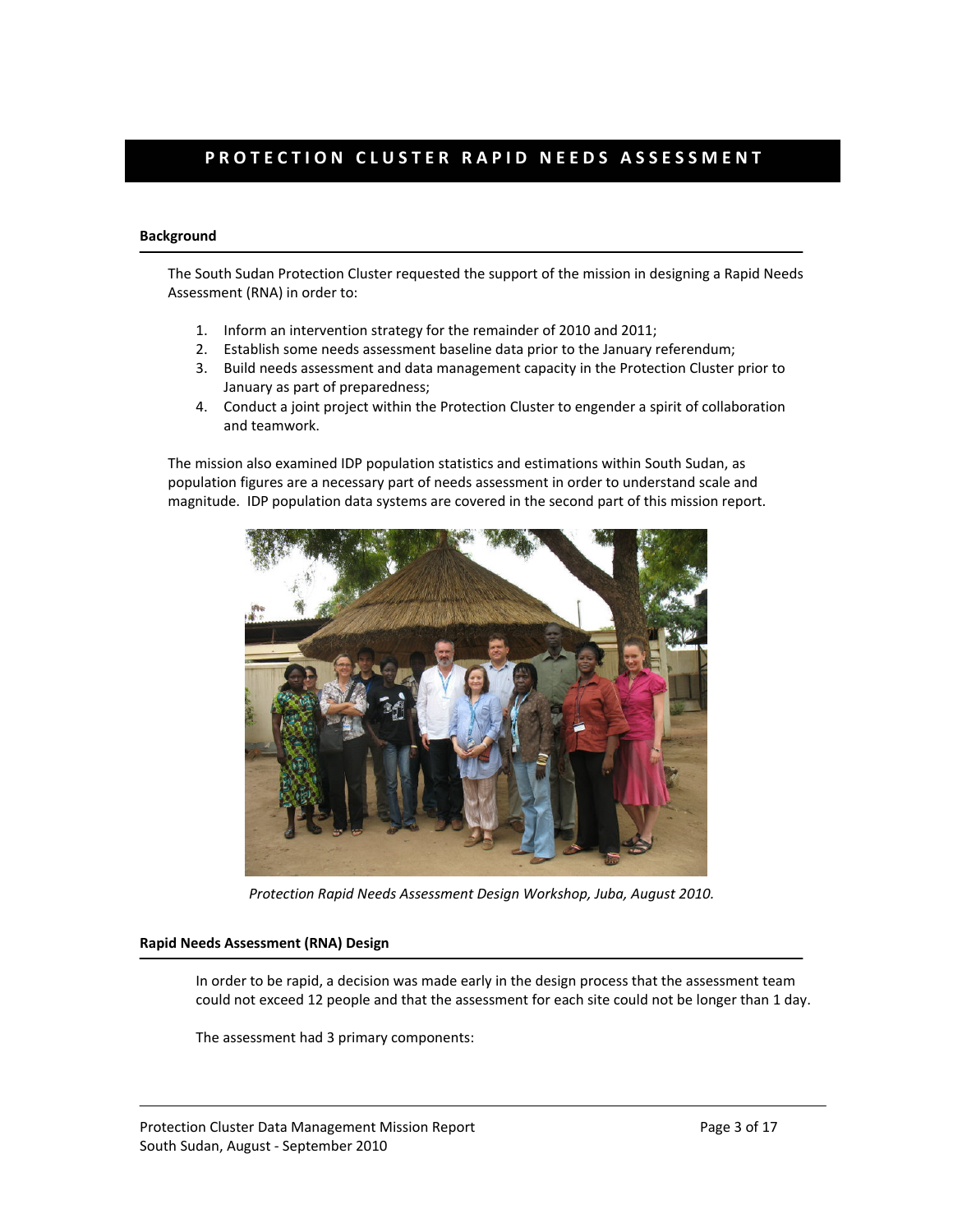- 1. A closed question community‐level interview form, in which separate questions would be asked to the Payam Administrator, a Displaced Community Representative, a Non-Displaced Community Representative and
- 2. Focus Group discussions with 5 strata: Displaced Women, Non‐Displaced Woman, Displaced Men, Non‐Displaced Men and Children
- 3. A Capacity Mapping data collection form upon which already-present humanitarian actors and projects in the assessed area would be recorded.

Please see the Field Guide for the RNA for further detail on the assessment design and practical consideration for conducting the assessment.

Please refer to annexes for details on assessment products designed by the mission and activities undertaken during the mission.

#### **Next Steps in the Development of the PCRNA:**

The following tasks need to be undertaken to improve or support the PCRNA:

- 1. Develop a **key informant interview training guide**. This should be a quick guide (perhaps 1 page) which should provide tips on interview techniques, how to use skip patterns and how to fill out the data collection form for assessment team members who will undertake the closed question community level interviews. There should also be a **more elaborate discussion group facilitation team training guide** than the quick guide developed by the mission that could further explain the roles of team members and reinforce the classroom training.
- 2. Form an **interagency qualitative data analysis group** which will analyze the results of the focus group discussions and draft summary analyses of the results. This group can also make recommendations on how to improve the quality of the documented output from the focus group discussions.
- 3. Develop an **Observation Questionnaire** upon which the assessment team members can record what they see when they visit the sites.
- 4. **Review the structure of the discussion group Prioritization and Systematization Form** in case usability could be improved.
- 5. **Try to make the assessment site selection less resource driven and more representative.**  As the number of sites assessed increases, try to select sites systematically based on a geographic sampling method in order to ensure that the assessment.
- 6. **Create a roster of trained needs assessment facilitators and re‐use them.** Always keep track of the trained discussion group facilitators' / key informant interviewers' names, organizations, languages spoken and telephone numbers. Build on their capacity over time, as they might be used in another needs assessment or for the purposes of a different information system if requirements change on the ground. Otherwise, you will be starting from scratch each time.
- 7. **Develop a database** in which to store and analyze the data from the needs assessment (once the needs assessment forms are finalized post‐pilot).

#### **Next Steps: Data Analysis & Reporting Requirements**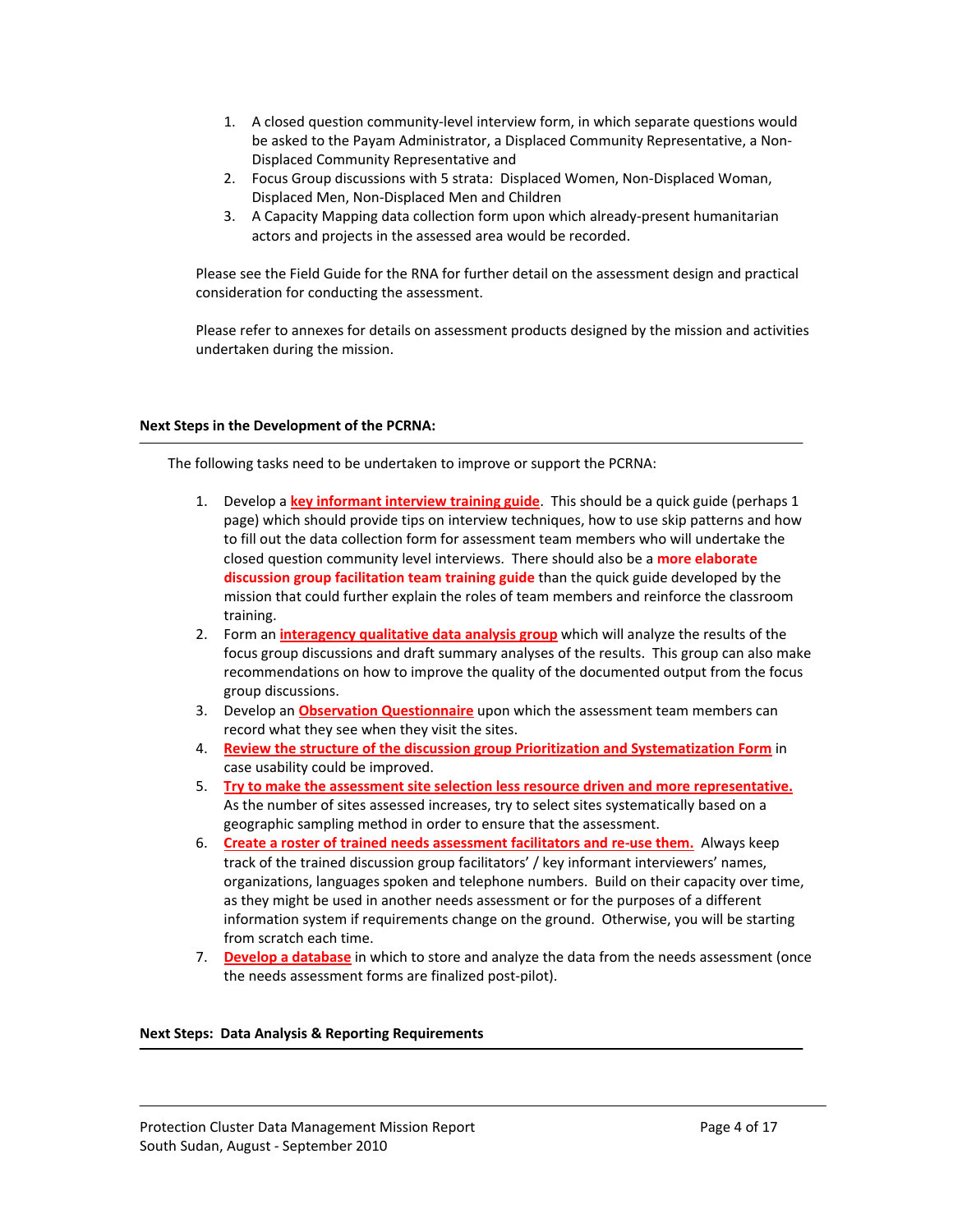Data volume and analysis solutions are dependent on the frequency with which the assessment will be carried out.

Manual analysis of the assessment results using Excel and other tools can be done during the first phases of the implementation because the data volume is low and the assessment may change. As more and more sites are assessed (so the data volume accumulates) and the assessment design solidifies, it may become necessary to store and analyze the data in a relational database.

Tentative plans are to do the assessment once a month in each state (10 states) as a rough guide, although some states should be more frequent.

**Recommendation: 5 primary types of analytical reports should be made from the needs assessment data.**

#### **1. Community Profile Report**

This report would show all the data for a single Payam. It could be used in discussions and programme planning at the local level, for coordination purposes or for when organizations are deploying to a particular location.

Ideally, a summary of the qualitative data from the discussion groups, in addition to the answers from the closed questionnaire and the Capacity Mapping information, should appear on this report.

#### **2. Community Comparative Report**

This report would do statistical analysis of the closed question community level questionnaires between payams. The indicators for these statistical reports are in Annex 2.

If enough payams were surveyed for the sampling to be representative, the results could be aggregated to the County or State level. The level of aggregation for statistical purposes may change as the assessment is gradually rolled out and the number of assessed payams increases.

An interpretation of the statistical data through the lens of the qualitative data analysis should also appear on this report.

## **3. Population Statistical Report**

This would be a report for internal use which would pull all the population statistics for assessed locations. It would be used during interagency/cluster population statistics estimation meetings in order to triangulate other agencies' population figures. Because the Protection Cluster is not a primary source of population data (aside from estimates) and is usually gathering secondary population data, the Mission does not recommend using this report externally.

Please refer to the second half of this mission report, which deals with Population Statistics, for further detail on how this report would be used.

#### **4. Protection Thematic Reports**

These reports would focus on particular protection themes, such as reports covering only issues relevant to child protection, women, land issues, etc.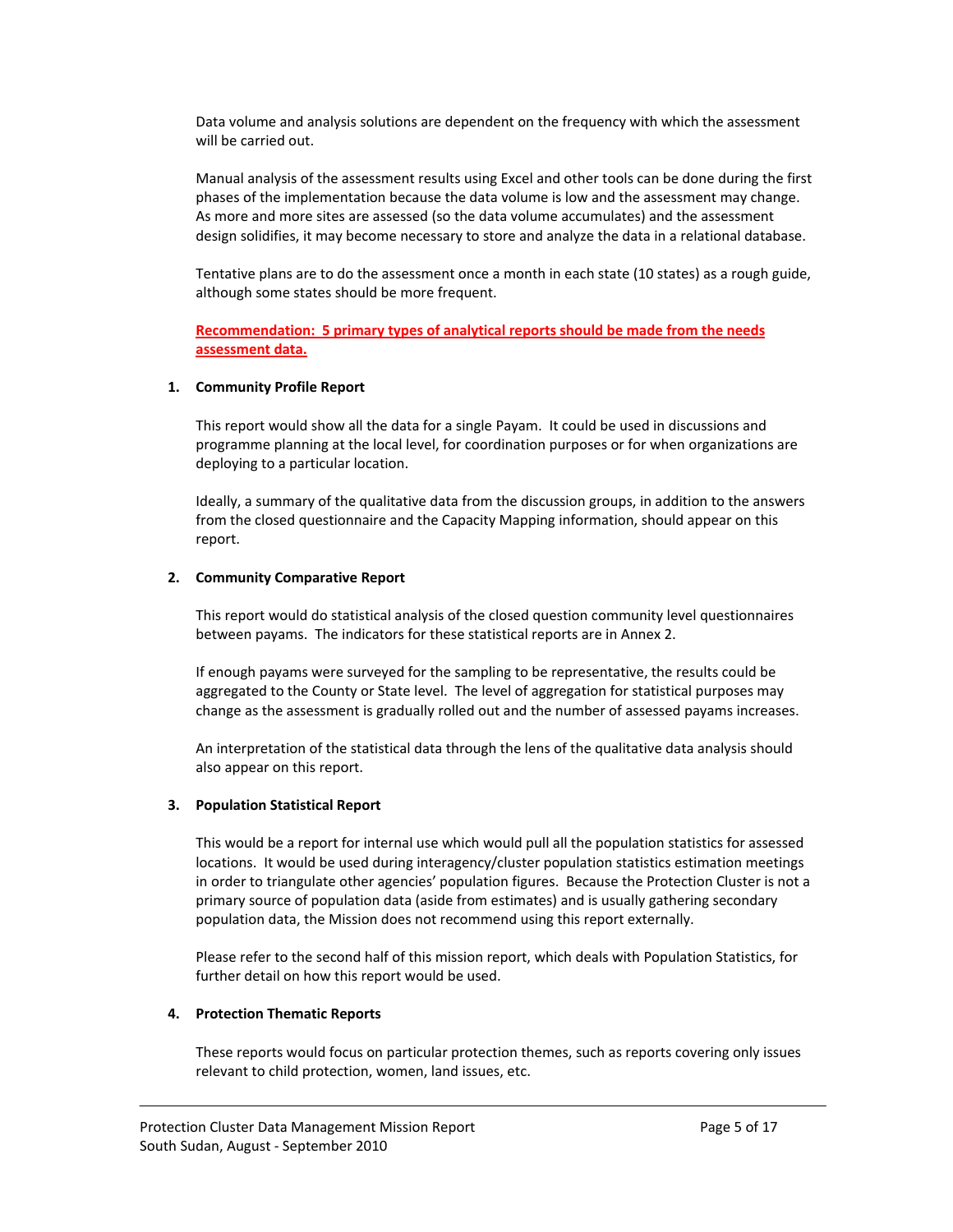Thematic reporting requirements would need to be defined within the Protection Cluster by the relevant stakeholders.

## **5. Protection Maps**

At a later date and if the assessment is rolled out successfully in numerous locations, then maps that spatially analyze some of the data could be produced.

If enough payams are surveyed such that the sample could be considered representative, then the results of the assessments could be aggregated to the county or state level in order to map particular phenomena, such as the counties that have reported land claim issues with returnees, or counties where particular protection services are available.

## **Recommendations to Global Level about Protection Rapid Needs Assessments:**

The following recommendations are aimed at the Global Level Protection Cluster, where there is an initiative to develop a rapid protection needs assessment.

- 1. Decide on the constraints of resources and time for the assessment at the beginning of the project (i.e. the amount of time it takes to conduct the assessment and the number of personnel required to conduct it). Make the assessment design fit within these constraints from the very beginning. Forcing the assessment design team to fit the constraints from the start by prioritizing what is really important and feasible will assist in keeping the assessment rapid and to prevent it from sprawling.
- 2. Keep needs assessment design simple. Needs assessments should not be overwhelming burdens on field operations, nor should they be so complex that they require a major time investment from field actors in order to understand them. Needs assessment processes that are too heavy or complex will likely either not be embraced at the country level or, if attempted, implemented incorrectly.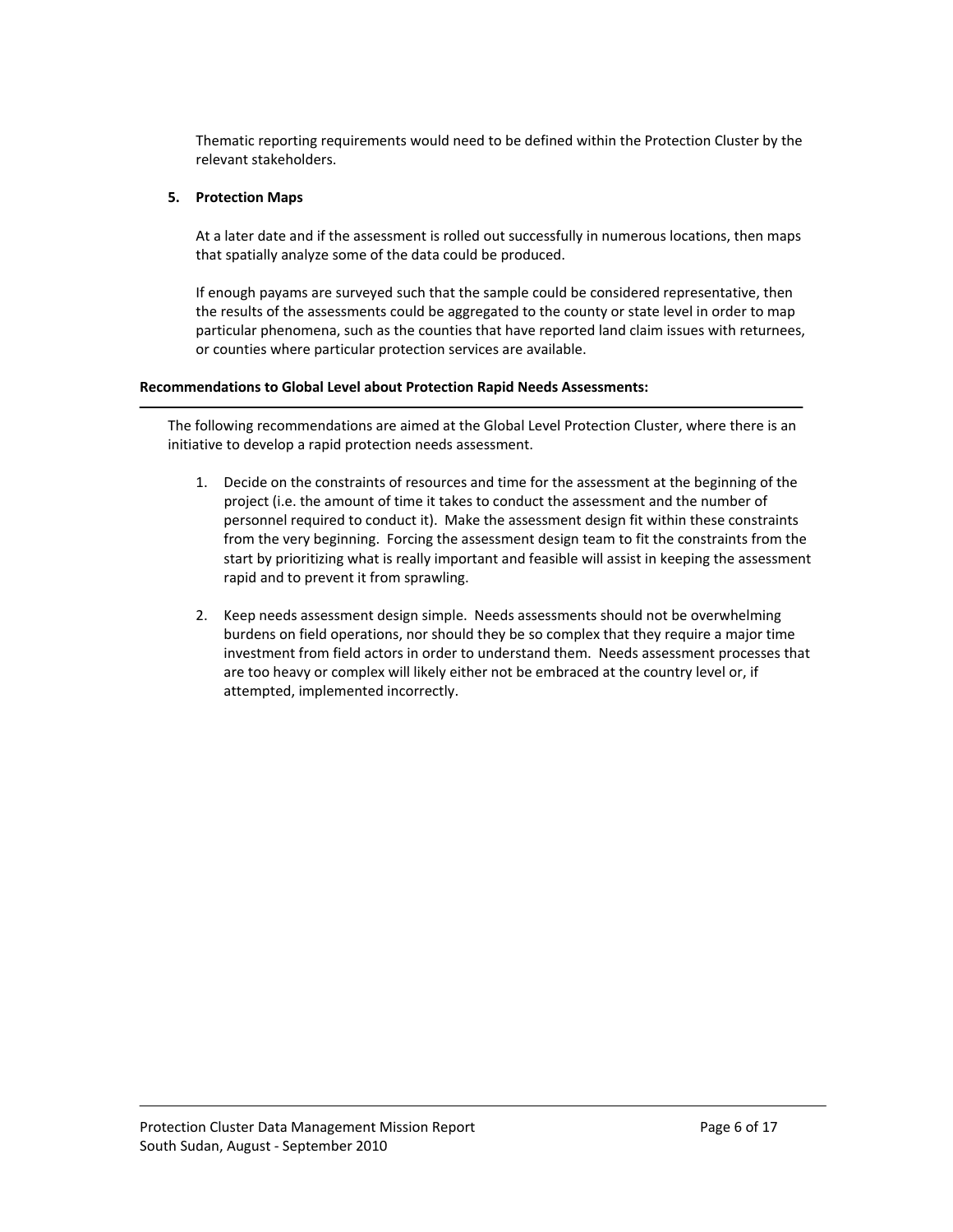

*Protection Rapid Needs Assessment Training Workshop, Magwi Town, Eastern Equatoria State, September 2010.*

## **Protection Incident Monitoring**

**Recommendation: The mission does not recommend the introduction of an IDP protection incident monitoring system yet, as the Protection Cluster is still ramping up its capacity and its current focus seems to be on community‐level interventions rather than individuals.** 

That said, it might be possible to use the Protection Cluster Rapid Needs Assessment as a trigger system for installing particular protection incident monitoring systems (e.g. ones that cover GBV, land‐grabbing, etc.) in areas with unusually acute problems with particular types of protection incidents. This method of using the needs assessment to target the introduction of monitoring systems is a way to use monitoring resources economically and to have the most impact.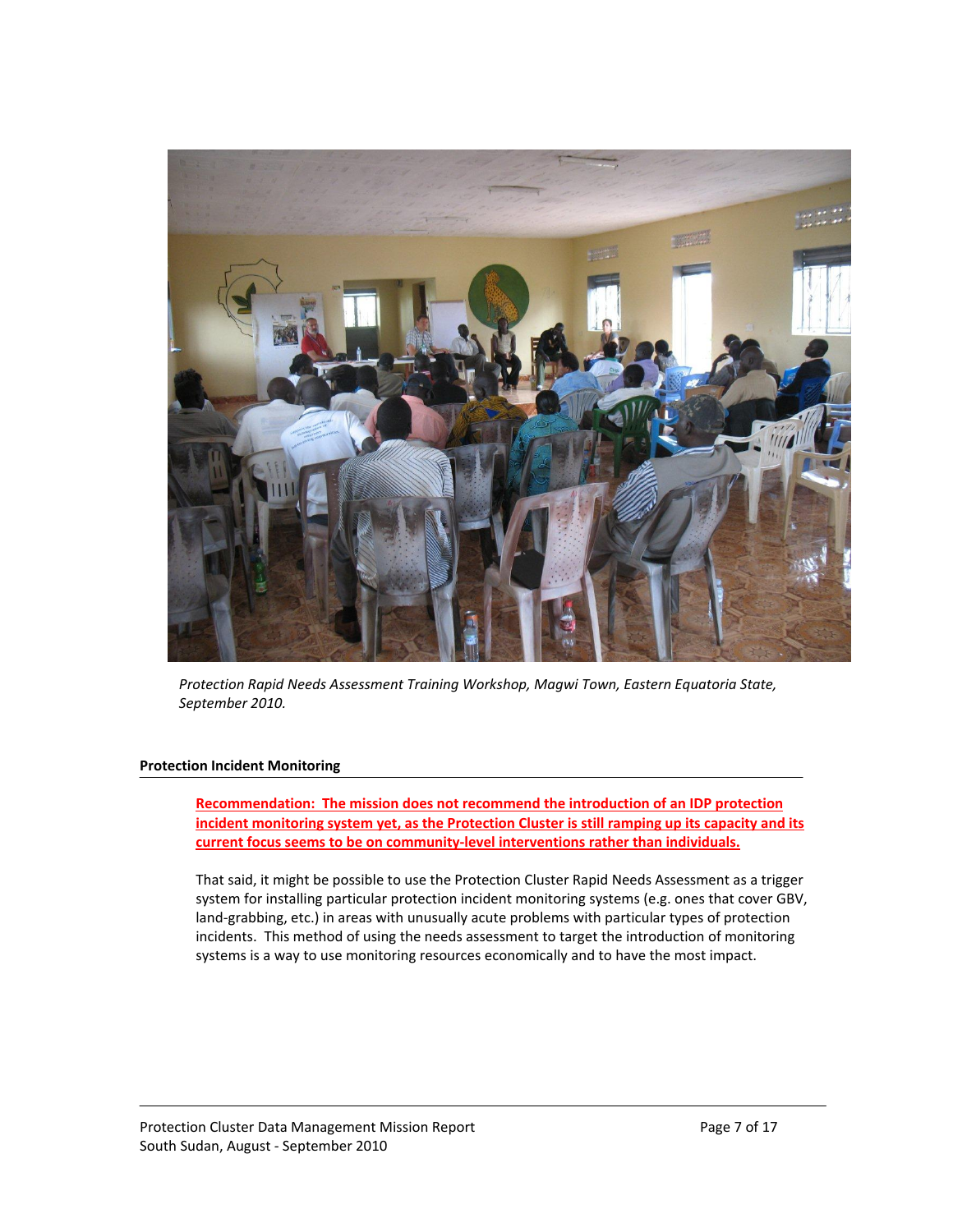## **I D P P O P U L A T I O N S T A T I S T I C S**

#### **OCHA's Current IDP Population Statistics**

OCHA is currently maintaining an Incident Monitoring System from which statistics on the numbers of people injured, killed and displaced are tracked.

The displacement figures arising from this system are "area of origin" information and should be interpreted as such. These figures are good indicators for security levels in specific geographic locations and specific periods of time, as well as important information on causes of displacement and areas of origin.

The mission is concerned that this system is being over-extended by some humanitarian actors and the figures – while useful for several purposes – are being interpreted in ways which are not valid from a technical perspective.

While the system shows places of origin for displaced people, it does not track the location to where people flee, namely the locations of displacement. It is also not able to record if people counted as displaced went home, including a relatively short time after the incident occurred, and are no longer living in displacement.

OCHA is currently aggregating the numbers from the system such that they are cumulative over time, but when interpreted as stock figures, these cumulative population figures will be biased high over time. Because aggregate numbers of displaced people are tracked, there is no "deregistration" process: it is impossible to avoid double‐counting multiple displacements or returns, both of which will result in inclusion errors that accumulate over time.

Because of these reasons, **one cannot create stock figures for the number of internally displaced persons in South Sudan from this system**.

## **IOM's IDP Population Tracking System (Working in Cooperation with OCHA)**

IOM is currently developing a tracking system for IDP populations in South Sudan, leveraging capacity from its already‐existing extensive network of monitors from its long‐established returnee monitoring system as well as the expertise of their in‐country Statistician.

With the new IDP tracking system, if an incident is reported, monitors will move quickly to the area to determine the displacement impact. IDP populations, once found and recorded, will be monitored for further movement for a period of 3 weeks, in order to see if new arrivals, quick departures home or secondary displacement happens so that figures can be adjusted. The system will cover the 6 main States where displacement is occurring. The unit of measurement for the system is household, and only population numbers (no names) will be recorded.

Creating stock figures from this system might be challenging in the longer term because of the need to deregister returned populations.

At the time of the mission, this system was in the design phase and was scheduled be implemented fully over the following weeks.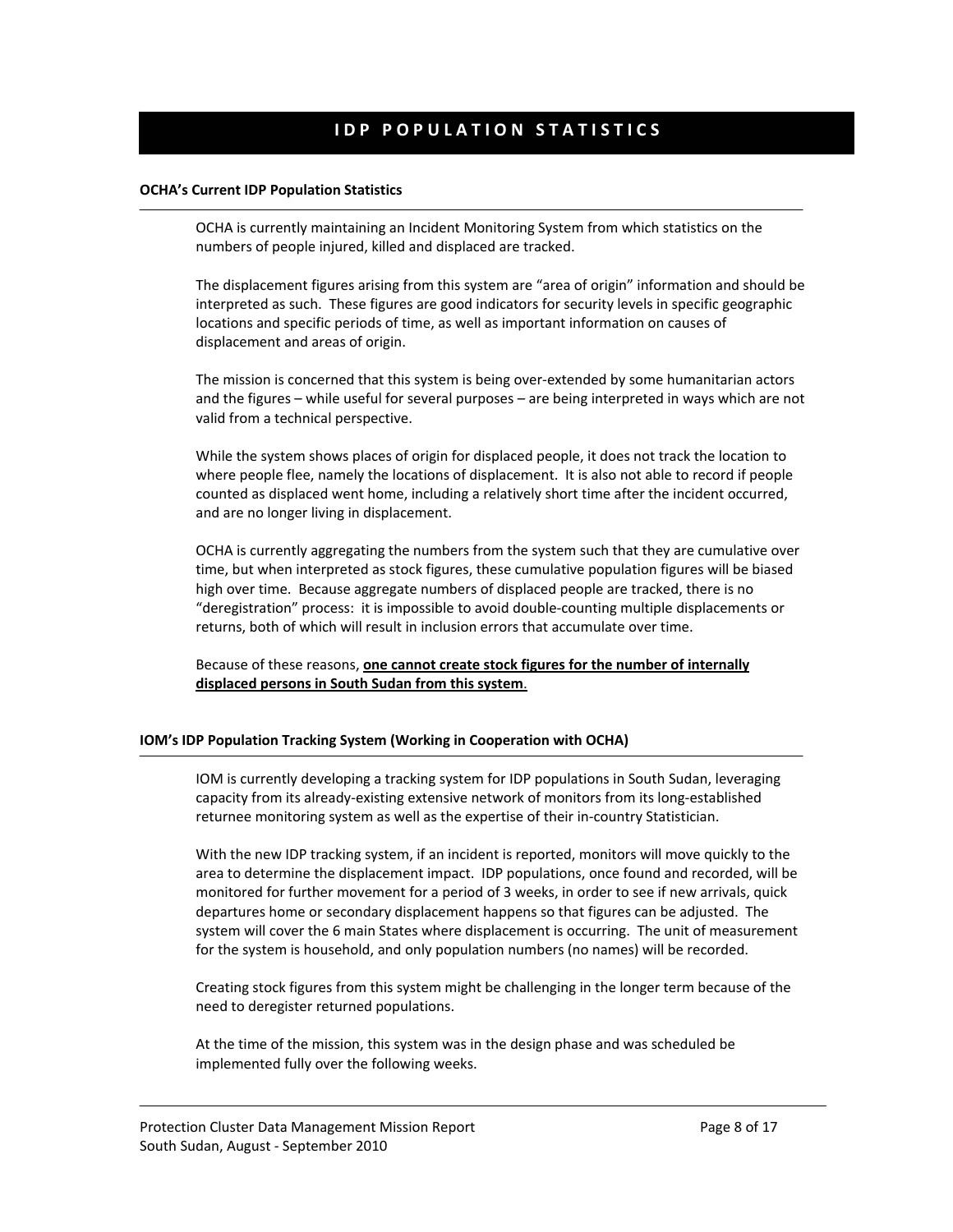Since WFP's adoption of the Darfurian food distribution reporting system in early 2010, one can no longer see the unique number of IDP beneficiaries assisted in the WFP data nor those benefiaries' demographic breakdown, as was previously possible.

The Darfurian system was designed for a stable population of IDPs that is regularly assisted, month by month, whereas the displacement pattern and food assistance strategy in South Sudan is quite different, aimed at a mobile, unstable population of IDPS who can be assisted several times or only once. Due to these differences, while the Darfurian food distribution reporting matrix may be completely appropriate for Darfur and while it is more sophisticated in some ways than the previously used South Sudan food distribution tracking matrix, its data structure is ill‐ suited to the South Sudan context, particularly if one wants to know the unique number of IDPs assisted.

## **Recommendation: Adjust the current reporting format to differentiate between "New" and "Old (Carry Forward)" Caseloads such that the "New" column can be totaled to see the number of new IDP beneficiaries of food distribution. (Note that this method of counting food beneficiaries was previously used in South Sudan prior to the introduction of the Darfurian reporting matrix.)**

Using this revised data structure would provide a population data source against which other sources can be triangulated. It may also provide population data in areas which are not covered by other IDP population monitoring systems.

This revised way of counting won't be perfect as it will not subtract the number of IDPs that have returned or moved home, so the numbers will be biased high if aggregated over time, but it will reflect how many unique IDPs have been present in a particular area in a given period of time.

*Note: For more detailed information about the conclusions and recommendations made about the WFP distribution monitoring matrix, please consult Shelley Gornall (gornall@unhcr.org) or WFP Juba.*

## **Protection Cluster Role in Population Statistics**

While the Protection Cluster is a smaller stakeholder in population statistics than the abovementioned organizations who have dedicated primary data collection systems for IDPs, the Protection Cluster will get IDP population estimates from actors in the field and NGO registration statistics with lots of metadata through its new needs assessment initiative.

The needs assessment solicits figures on displaced populations from Payam Administrators, humanitarian actors and displaced people themselves in order to compare figures and find the most reliable one readily available within the community. The quality of the resulting figures – which will be apparent in the accompanying metadata collected – will vary from payam to payam.

These figures can either be used to triangulate with other IDP population monitoring systems or to fill in gaps in locations where no other data is available.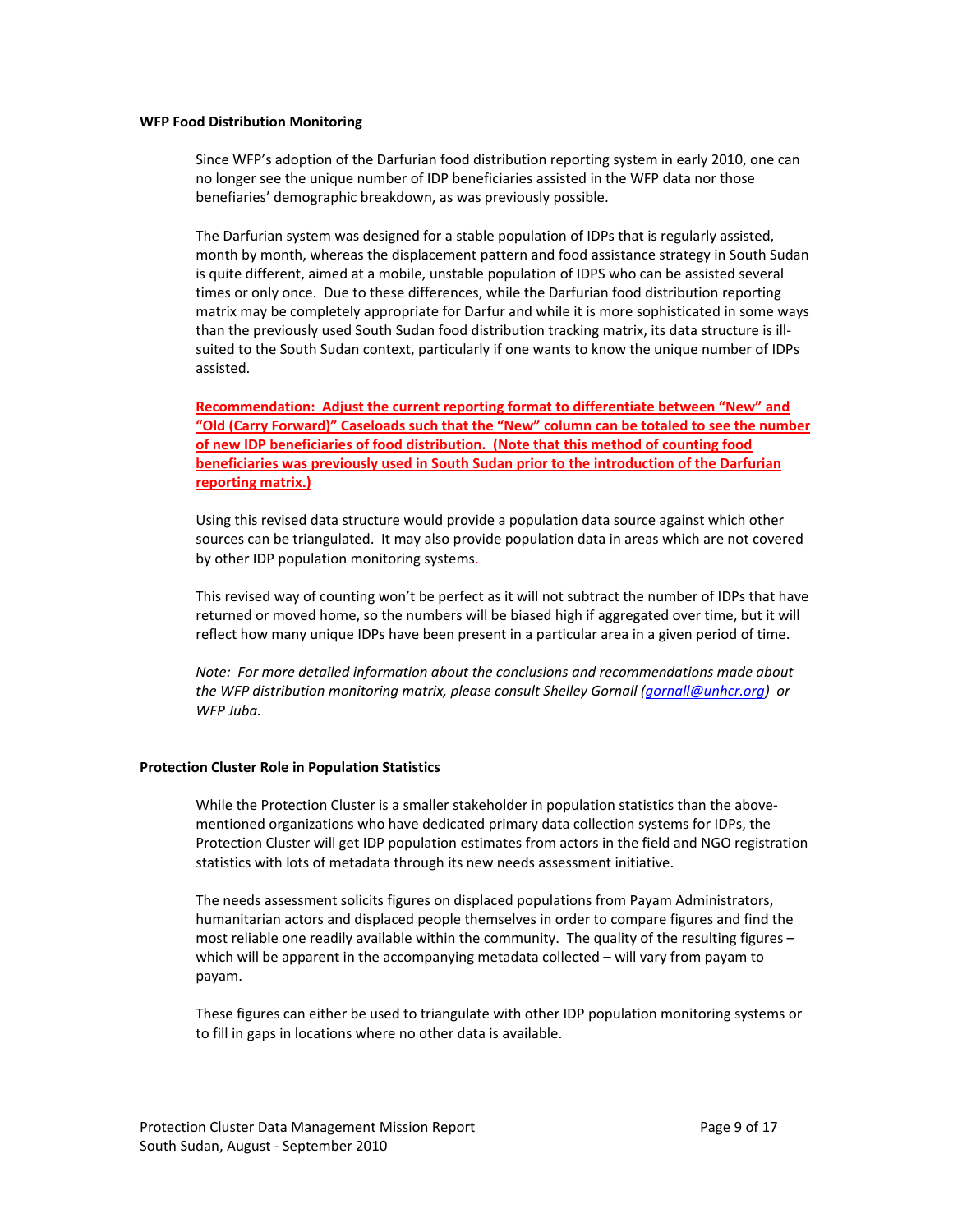#### **IDP Profiling Surveys**

IDP Profiling Surveys are another method of obtaining stock figures on the IDP population that can be considered.

At this time, the mission does not recommend IDP profiling because the IOM / SSRRC IDP monitoring system is just being developed and introduced, thus possibly making IDP profiling unnecessary. IOM, as previously mentioned, has an extensive, pre‐existing network of monitors and in‐house statistical capacity, such that its ability to undertake an IDP population tracking system currently exceeds that of any other agency the mission encountered. At present, there is no need to develop another IDP population monitoring system, although this position will need to be reviewed as the situation changes and evolves.

If any of the following occurs, the Protection Cluster may wish to revisit the idea of IDP profiling:

- 1. If the IOM IDP population monitoring system does not cover all affected states
- 2. If the IOM IDP population monitoring system cannot create stock figures
- 3. If there is a sudden mass movement of IDPs or the situation suddenly drastically changes

**Recommendation: The Protection Cluster should not plan to undertake an IDP profiling survey at this time, but this decision should be revisited if other IDP population systems cannot produce required population figures or if the situation in South Sudan changes drastically.**

#### **IDP Registration**

## **Recommendation: The mission does not advise the Protection Cluster to register IDPs in the current South Sudan context.**

Given how interspersed IDPs are in host populations, the movement of the population, the high volume of the IDPs and the difficulty in deregistering populations, registration does not appear to be an appropriate solution. Registration is a heavy undertaking in terms of time, human and financial resources. If the Protection Cluster were to undertake registration, it would risk using Protection Cluster resources in a massive registration effort to the detriment of other core protection activities and interventions.

If non‐food items are distributed to IDPs, coordination of these distributions with WFP could be an alternative to creating new distribution lists through an IDP registration system.

*Note: The recommendation against registration does not preclude identifying and registering extremely vulnerable individuals for case management purposes, if the Protection Cluster has the capacity for that type of individual level case management. Also, if the situation in South Sudan changes to one of protracted displacement with little secondary movement, then the decision to register the displaced populations or not may need to be revisited.*

#### **IDP Population Statistics Working Group**

Currently, agencies and clusters are at risk of having differing IDP population estimations for South Sudan, which can be confusing for the humanitarian community, the media and donors.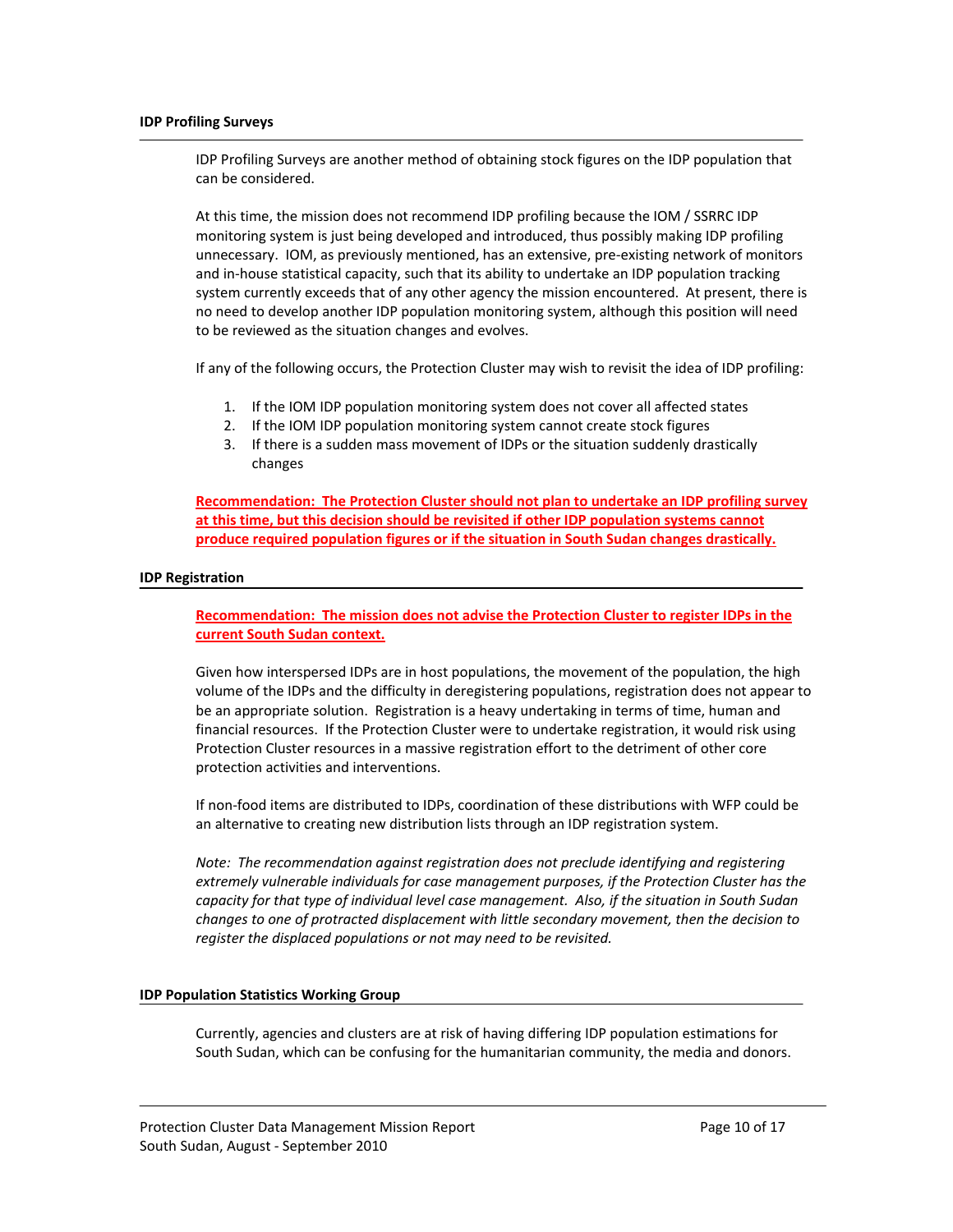**Recommendation: In order to coordinate IDP population statistics and estimates within the interagency community, IOM, WFP, UNHCR and OCHA should form a Population Statistics Working Group.**

In terms of how the IDP Population Statistics Working Group would function, each participating agency would send a technical representative with the agency's IDP population statistics and accompanying metadata to the meeting. The group would go through district by district, deciding which agency's population statistic to use for a particular geographic area (depending on reliability, how current the figure is, etc.) and record the accompanying metadata (data source, date, method, etc.). Adding all the selected figures together would then produce an official IDP population estimation that could be used by the interagency community for all of South Sudan. While the first meeting of the group might be long, subsequent meetings where the established population statistics are revised would go much quicker (the mission says this based on her own experience doing this in another country operation).

This method of collaboration and triangulation to produce population estimations will increase the accuracy of IDP population figures and also make estimation processes more transparent. It will also ensure that all agencies are "singing from the same song sheet" to the donors and media about the total number of IDPs in South Sudan.

Ideally, OCHA would chair this working group, according to its responsibilities as stipulated in the *IASC Operational Guidance on the Responsibilities of Sector / Cluster Leads & OCHA in Information Management*. However, if OCHA is unable to do this, the Protection Cluster's Data Manager or IOM's Statistician might be able to fulfill this role.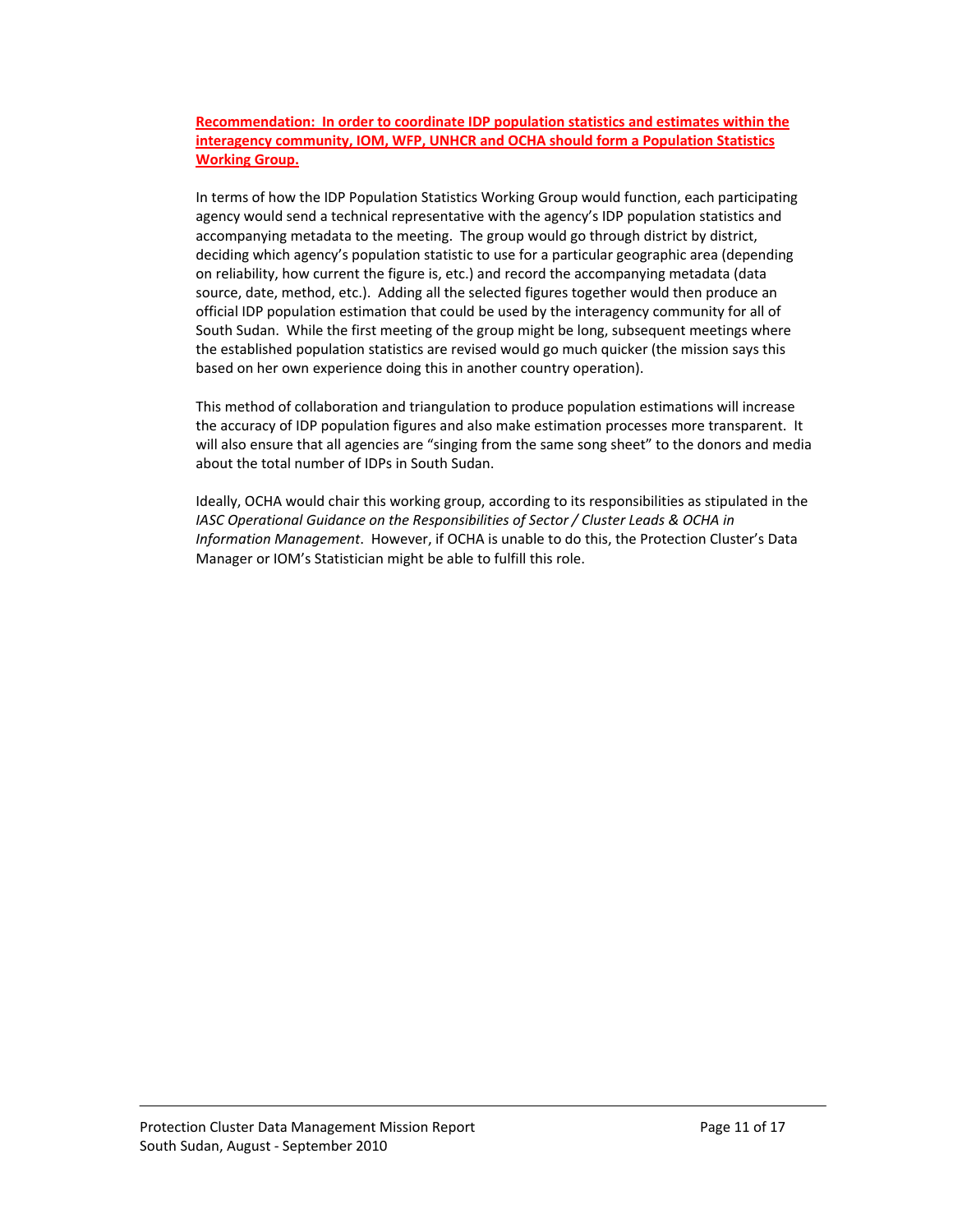## **ANNEX 1: SUMMARY OF MISSION RECOMMENDATIONS**

## **Protection Cluster Rapid Needs Assessment Recommendations:**

- 1. Develop a key informant interview training guide and a more elaborate discussion group facilitation team training guide.
- 2. Form an interagency qualitative data analysis group.
- 3. Develop an Observation Questionnaire.
- 4. Review the structure of the discussion group Prioritization and Systematization Forms.
- 5. Over time, make the assessment site selection less resource driven and more representative.
- 6. Create a roster of trained needs assessment facilitators and re‐use them.
- 7. Develop a database in which to store and analyze the needs assessment data.
- 8. Develop 5 types of analytical reports from the needs assessment data:
	- a. Community Profile Report
	- b. Community Comparative Report
	- c. Population Statistical Report
	- d. Protection Thematic Report
	- e. Protection Maps
- 9. Do not introduce an IDP protection incident monitoring system yet, but possibly use the needs assessment results as a trigger for introducing protection incident monitoring systems in particular communities when the Cluster has a capacity for individual-level interventions.

## **IDP Population Statistics Recommendations:**

- 1. WFP should ideally adjust the current food distribution reporting format to differentiate between "New" and "Old (Carry Forward)" caseloads in order to obtain a figure for the unique number of IDP food beneficiaries.
- 2. The Protection Cluster should not undertake IDP profiling at this time, but this decision might be revisited if circumstances significantly change in South Sudan.
- 3. The Protection Cluster should not attempt registration of IDPs (except for extremely vulnerable individuals if individual case management is planned).
- 4. An interagency IDP Population Statistics Working Group should be formed by OCHA, IOM, WFP and UNHCR in order to triangulate and coordinate IDP population figures within the South Sudan humanitarian community.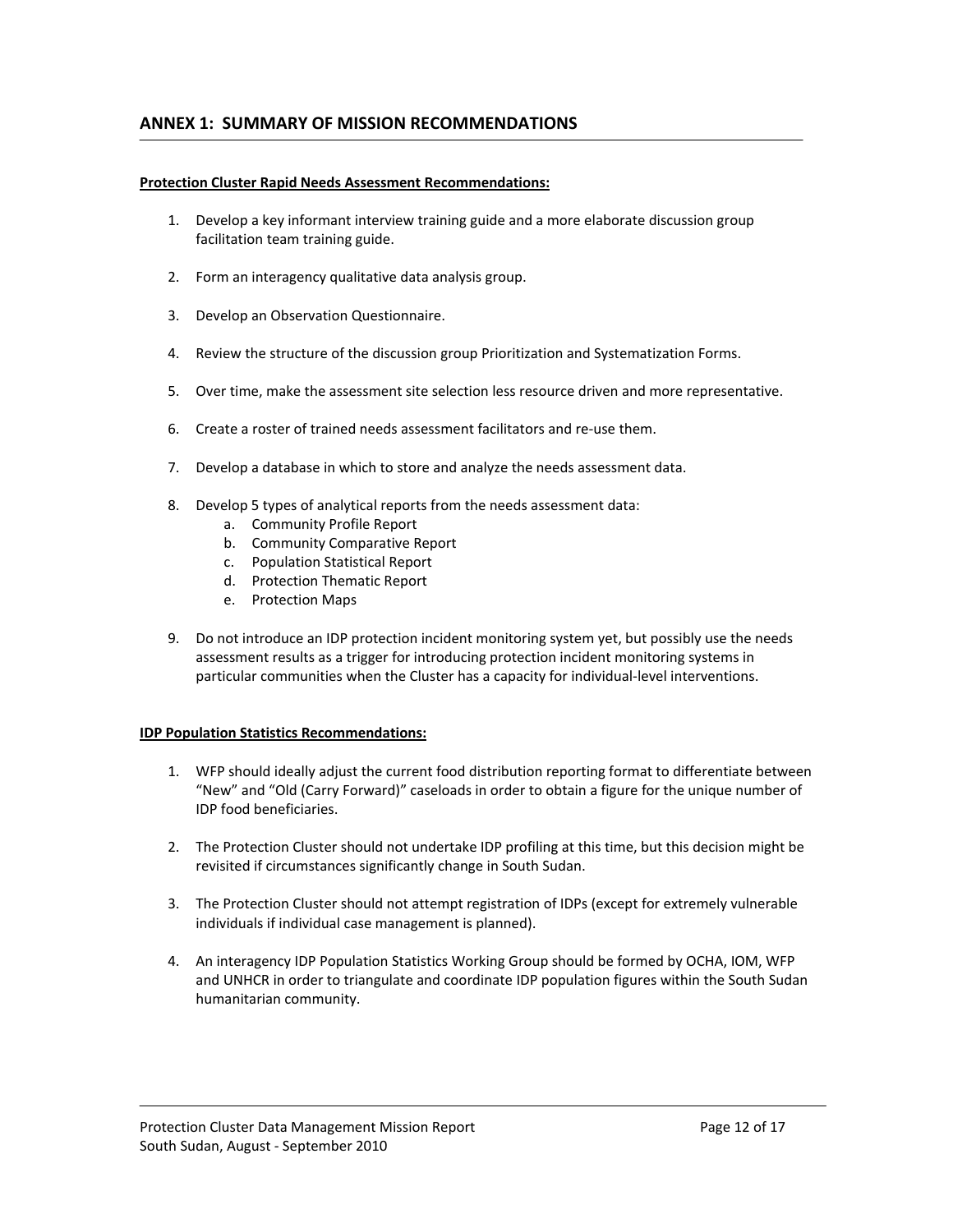## **ANNEX 2: LIST OF INDICATORS POSSIBLE TO OBTAIN FROM THE PCRNA**

- 1. % of assessed payams with a structure to handle disputes (disaggregated by type of structure)
- 2. % of assessed payams reporting disputes in the payam over returnees claiming their land
- 3. % of assessed payams where a dispute resolution mechanism is available to handle returnee land disputes (disaggregated by type of dispute resolution mechanism)
- 4. % of assessed payams having no dispute resolution mechanism handling land disputes
- 5. % of assessed payams with law and order enforcement mechanisms (disaggregated by type)
- 6. % of assessed payams without a law and order enforcement mechanism
- 7. % of assessed payams with services for UACs / SCs
- 8. % of assessed payams with services for persons with disabilities
- 9. % of assessed payams with services for persons with HIV / AIDS
- 10. % of assessed payams with services for persons with severe medical conditions other than HIV / AIDS
- 11. % of assessed payams with services for older persons (without their family)
- 12. % of assessed payams with services for single heads of household
- 13. % of assessed payams with services for sexually abused women or children
- 14. % of assessed payams with reports of unaccompanied minors or separated children
- 15. Average number of unaccompanied minors or separated children per assessed payam
- 16. Payams with the highest number of unaccompanied minors or separated children
- 17. % of assessed payams where residents are unable to obtain or replace identity documents (disaggregated by reason for inability to obtain documents)
- 18. % of payams by document residents are able to obtain or replace identity documents
- 19. % of assessed payams reporting that a school has been occupied by armed groups in the last 6 months
- 20. Number of occupations of schools reported in assessed payams
- 21. Average period of occupation of a school by armed groups
- 22. Longest period of occupation of a school by armed groups
- 23. % of schools occupied by armed groups
- 24. % of assessed payams reporting that a health clinic has been occupied by armed groups in the last 6 months
- 25. Number of occupations of health facility reported in assessed payams
- 26. Average period of occupation of a health facilty by armed forces
- 27. Longest period of occupation of a health facility by armed forces
- 28. % of health facilities occupied by a particular armed group
- 29. % of assessed payams reporting that other community facilities have been occupied by armed groups in the last 6 months
- 30. Number of occupations of other community facilities reported in assessed payams
- 31. Average period of occupation of an other community facilities by armed forces
- 32. Longest period of occupation of an other community facilitiesfacility by armed forces
- 33. % of other community facilities occupied by a particular armed group
- 34. Estimated number of persons in payam non‐displaced
- 35. Estimated number of households in payam non‐displaced
- 36. Estimated number of persons in payam non‐displaced
- 37. Estimated number of displaced persons in payam
- 38. Estimated number of displaced households in payam
- 39. Estimated number of displaced persons in payam
- 40. % of assessed payams by movement patterns
- 41. % of assessed payams by situation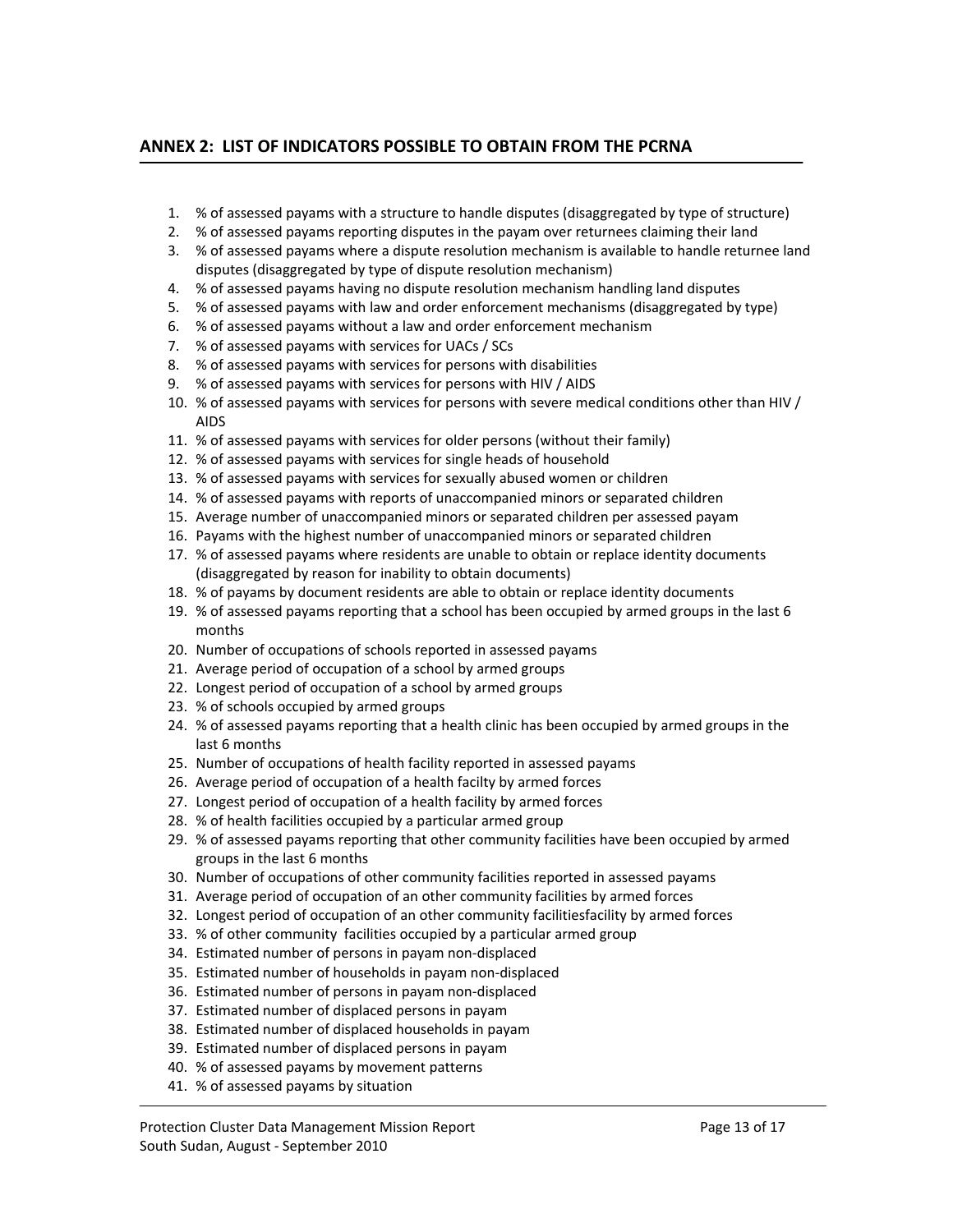- 42. % of assessed payams reporting death in the last month
- 43. number of persons who died
- 44. % of assessed payams where a main cause of death is illness
- 45. % of assessed payams where a main cause of death is violence
- 46. % of assessed payams where a main cause of death is accident
- 47. List of payams where a main cause of death is violence
- 48. % of assessed payams with a male leader by population group
- 49. % of assessed payams with a female leader by population group
- 50. % of assessed payams reporting an armed presence in the payam (disaggregated by type of armed presence, if possible)
- 51. % of assessed payams reporting a threatening armed presence in the payam (disaggregated by type of armed presence, if possible)
- 52. % of assessed payams reporting discrimination in assistance
- 53. % of assessed payams reporting discrimination in assistance disaggregated by grounds for discrimination
- 54. % of assessed payams reporting limitations on movement
- 55. % of assessed payams by type of restrictions to free movement
- 56. % of assessed payams by type of restrictions to safe movement
- 57. % of assessed payams by type of threat to life and safety
- 58. % of assessed payams reporting a particular perpetrator for abductions (disaggregated by type of perpetrator, if possible)
- 59. % of assessed payams reporting secondary displacement
- 60. % of assessed payams reporting secondary displacement by reason for displacement
- 61. % of payams reporting problems for children (disaggregated by type of problem)
- 62. % of assessed payams where population groups report having difficulty in accessing water (disaggregated by reasons why population groups report having difficulty in accessing water)
- 63. % of assessed payams by number of reasons why displaced persons report having difficulty in accessing water
- 64. Origin of displaced persons in payam
- 65. % of assessed payams with boundary disputes with another community
- 66. % of assessed payams reporting use of land of another community
- 67. % of assessed payams reporting problems caused by the arrival of IDPs or IDP returnees (disaggregated by type of problem)
- 68. % of assessed payams with reports of boys/girls associated with armed groups
- 69. % of assessed payams reporting boys/girls associated with armed groups disaggregated by type of activities they carry out
- 70. % of assessed payams reporting access restrictions on humanitarian personnel disaggregated by type of restriction

Note that this list is not exhaustive. The mission would like to thank Daniel Kamphuis for his assistance in *compiling indicators.*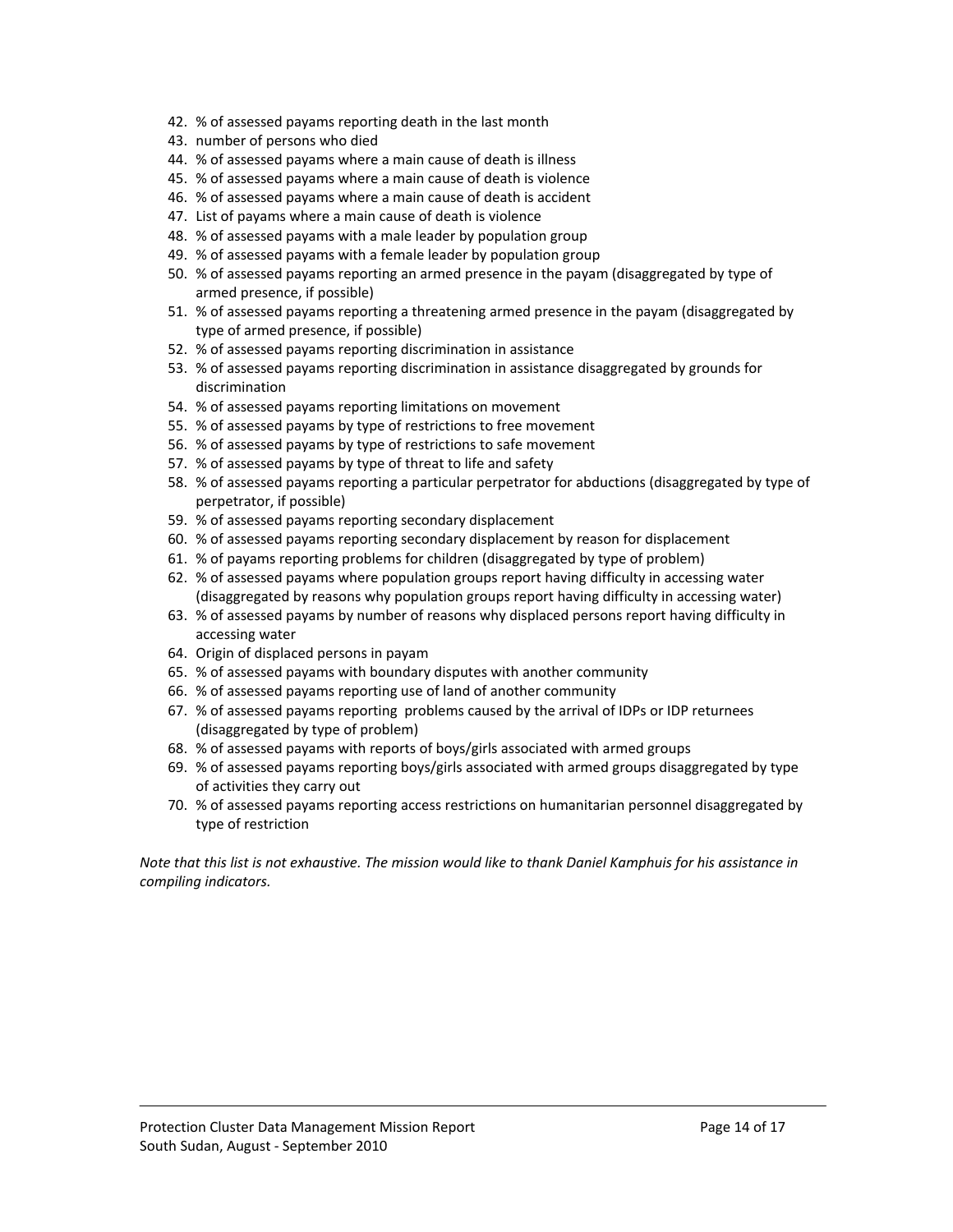## **ANNEX 3: MAIN ACTIVITIES OF THE MISSION**

- 1. Introduced concepts of the Needs Assessment to the Juba-level Protection Cluster Working Group
- 2. Solicited feedback and researched the information requirements for the assessment
- 3. Conducted a Design Workshop with Protection Cluster stakeholders
- 4. Trained pilot assessment teams in Magwi Town
- 5. Organized and (for Nimule) conducted pilot needs assessments in Nimule and Palotaka
- 6. Reviewed and documented the results of the pilot with the Protection Cluster Working Group in Juba
- 7. Revised the assessment data collection forms based on the lessons learned from the pilot
- 8. Performed transition and handover data management activities with newly arrived Protection Cluster Data Manager
- 9. Throughout the mission, analyzed existing and planned IDP population data management systems

*The mission would like to thank Protection Cluster colleagues for their support and enthusiasm during the* mission. The mission would also like to thank WFP, IOM and OCHA for their openness and cooperative *spirit in examining issues pertaining to IDP population statistics.*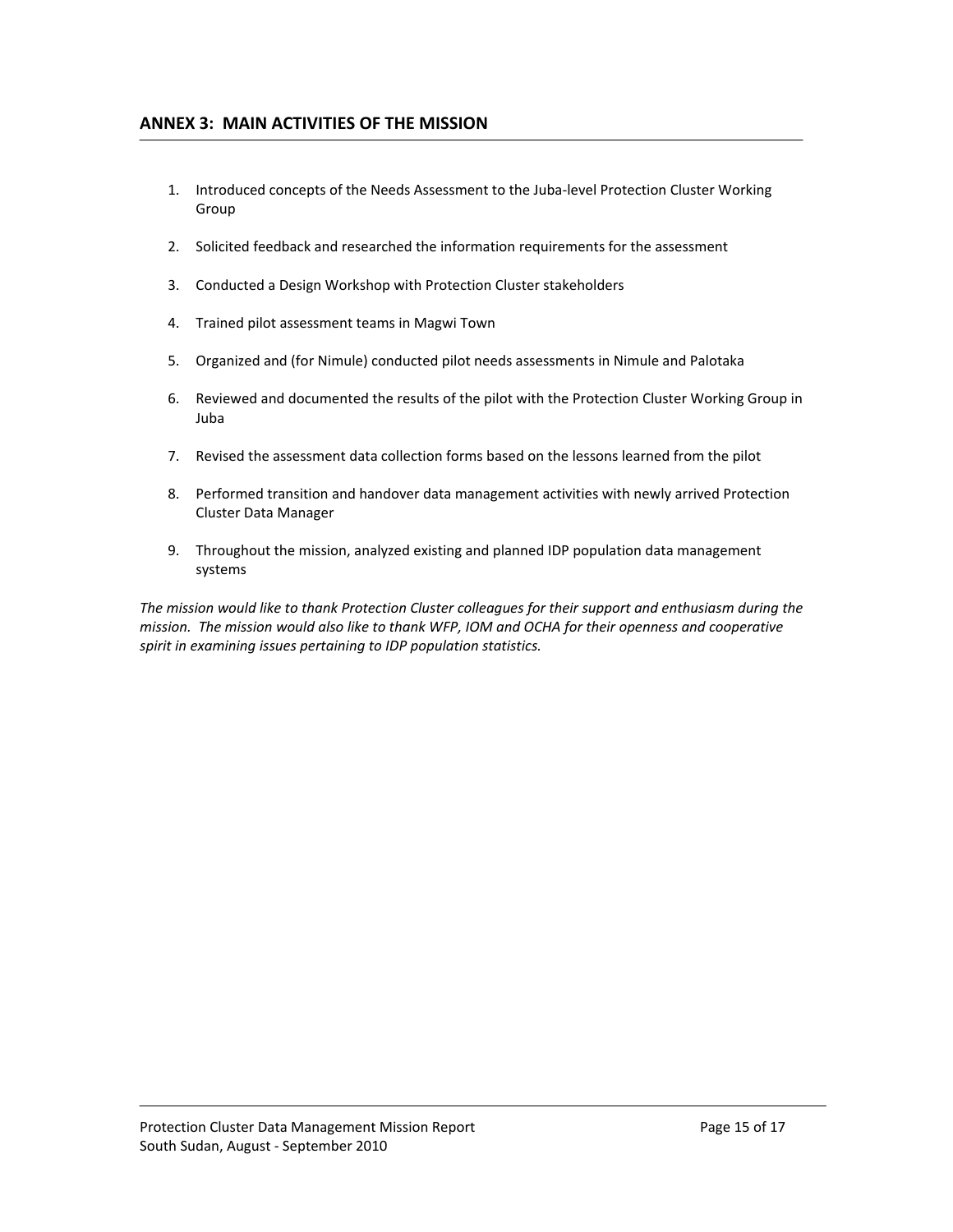# **Terms of Reference**

## **OPERATIONAL DATA MANAGEMENT SUPPORT MISSION**

| Managed by:        | FICSS, DPSM and<br>PCS, DIP (on behalf of the Global Protection Cluster) |
|--------------------|--------------------------------------------------------------------------|
| Destination:       | Juba, Sudan                                                              |
| Personnel:         | <b>Shelley Gornall</b>                                                   |
| <b>Time Frame:</b> | 27 August 2010 – 16 September 2010                                       |

## **Overall Objectives / Goals**

- To provide operational data management support for the newly established Protection Cluster in South Sudan.
- To develop a protection needs assessment strategy for South Sudan.

## **Specific Objectives**

- 1. To assess Protection Cluster information needs and requirements.
- 2. To work collaboratively with other agencies, actors and cluster members on information management activities.
- 3. To analyze existing data systems and data sources in order to generate baseline information and to satisfy information requirements with existing information where possible and appropriate.
- 4. To design a protection needs assessment to be piloted in 6 locations. Note that given the short duration of the mission, executing the needs assessment is not within the mission's scope.
- 5. To look at the complementarity of introducing other data systems, such as IDP profiling and protection incident monitoring systems.

## **Working Arrangements**

The Mission will work under the overall responsibility of the Head of Office, UNHCR Sub‐Office Juba. Functional guidance and support will be provided by the Global Protection Cluster via the Protection Capacity Section (PCS) and by the Field Information & Coordination Support Section (FICSS), Geneva.